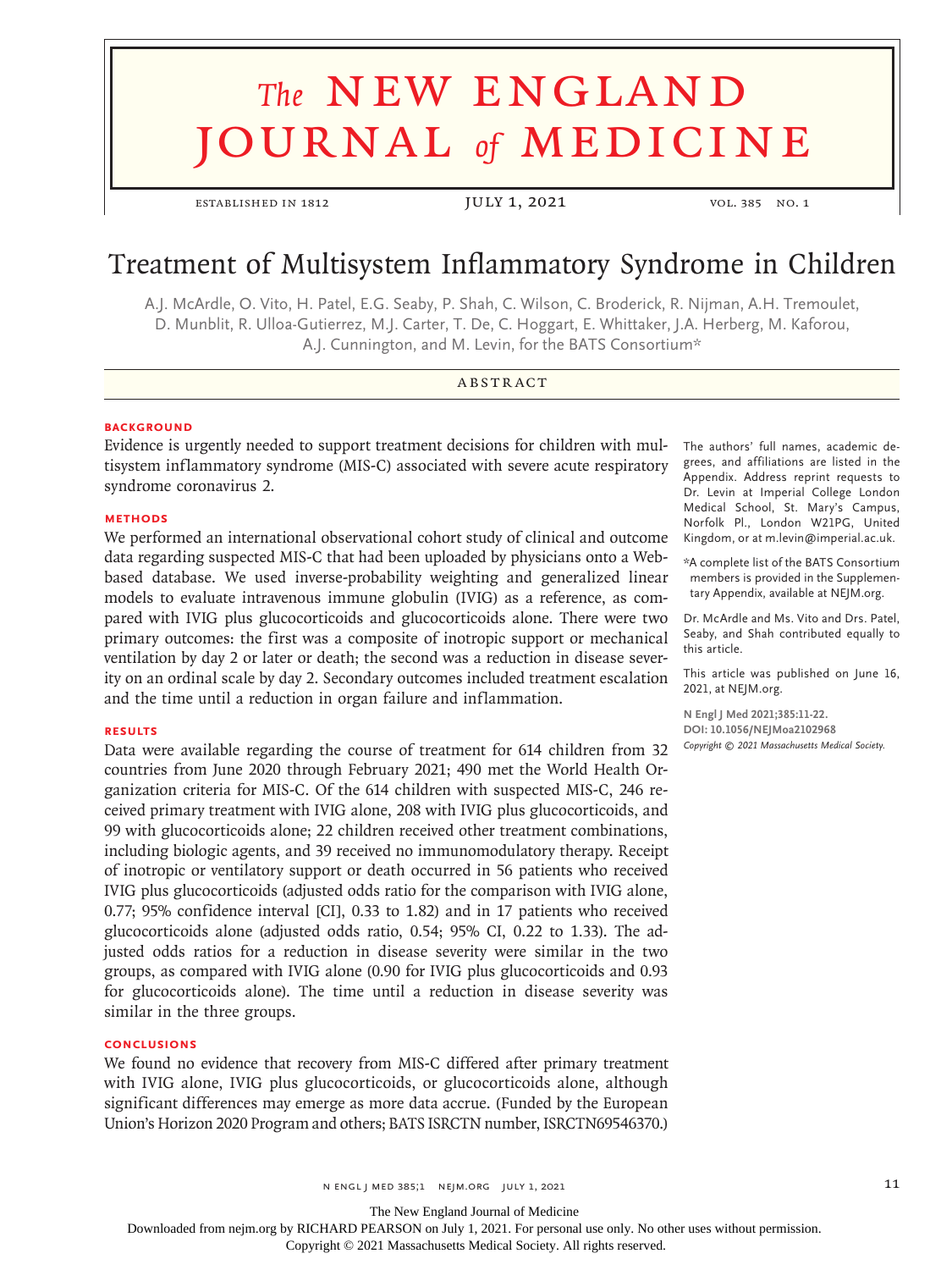$\prod_{\text{navi}}$ n April 2020, practitioners first noted a temporal association between infection with severe acute respiratory syndrome coronavirus 2 (SARS-CoV-2)<sup>1-4</sup> and multisystem inflammatory syndrome in children (MIS-C) as a rare but serious complication.<sup>5-8</sup> Since that time, MIS-C has been reported to occur 2 to 6 weeks after SARS-CoV-2 infection and is characterized by persistent fever and nonspecific symptoms that include abdominal pain, vomiting, headache, and fatigue. Conjunctival injection (hyperemia) and rash resembling Kawasaki's disease have occurred in a high percentage of children with this condition.4,6,9-11 Severely affected children have been reported with multiorgan failure and shock that requires inotropic support. Laboratory studies have shown intense inflammation with elevated levels of C-reactive protein, ferritin, troponin, and N-terminal pro–B-type natriuretic peptide and reduced levels of hemoglobin, platelets, and lymphocytes.

Faced with a new disease with no proven therapy, pediatricians have treated patients using their "best guess" as to what might be beneficial. On the basis of the resemblance of MIS-C to Kawasaki's disease,<sup>2,4,9,11</sup> macrophage activation syndrome,<sup>12</sup> and staphylococcal toxic shock syndrome,<sup>13,14</sup> practitioners have preferentially chosen immunomodulatory agents that have shown benefit in these diseases, with such drugs often used in combination or sequentially when initial treatments have failed.15-17

Since coronary-artery aneurysm is an important overlapping feature of both MIS-C and Kawasaki's disease, intravenous immune globulin (IVIG), the proven treatment for Kawasaki's disease,18 has been widely adopted as an initial therapy, and withholding IVIG is considered unacceptable by some clinicians. However, some children with MIS-C recover with supportive treatment alone, $3,15$  so aggressive attempts to suppress the inflammatory response may not necessarily translate into clinical benefit.

Randomized trials are needed to establish the most effective treatment of MIS-C. However, given the rapid emergence of MIS-C during the coronavirus disease 2019 (Covid-19) pandemic — and concern that it may lead to death, multiorgan failure, or long-term cardiac damage — practitioners have adopted the use of a range of unproven immunomodulators, which are now being recommended in local and national treatment guidelines.19,20 We performed the Best Available Treatment Study (BATS) to provide evidence for recommendations regarding the treatment of MIS-C by collecting and analyzing outcomes of the treatments chosen by individual pediatricians responsible for patient care.

# METHODS

## **Study Design**

We invited pediatricians worldwide to join our study by uploading data from their patients with suspected MIS-C onto a Web-based Research Electronic Data Capture database.<sup>21</sup> Since the accuracy of current MIS-C definitions is unknown and emerging experience suggests a wide spectrum of inflammatory illnesses after SARS-CoV-2 infection,22,23 our study invited pediatricians to enroll not only children who met the published criteria for MIS- $C^{24-26}$  but also those with any suspected inflammatory illness after SARS-CoV-2 infection. We collected deidentified longitudinal data regarding presenting features, demographic characteristics, laboratory findings, immunomodulatory treatments (IVIG, glucocorticoids, or biologic agents), and supportive therapies. Treatments and daily data were collected according to the calendar day. We also recorded the duration of hospital admission, organ support required, and health status at the time of discharge. Details regarding the study methods are provided in the Supplementary Appendix, available with the full text of this article at NEJM.org.

## **Comparison of Treatments**

Three primary treatment groups were large enough to be considered for comparison: IVIG alone, IVIG plus glucocorticoids, and glucocorticoids alone. We chose IVIG alone as the reference treatment since it is the accepted treatment for Kawasaki's disease and has been widely adopted in the treatment of MIS-C. Thus, we compared IVIG plus glucocorticoids and glucocorticoids alone with IVIG.

The first calendar day of each of the three treatments was defined as day 0, and the subsequent treatment and outcomes were defined relative to this initiation. Additional immunomodulators that were administered on the same calendar day as the primary treatment were defined as coprimary treatments, whereas immunomodulators that were administered on subse-

The New England Journal of Medicine

Downloaded from nejm.org by RICHARD PEARSON on July 1, 2021. For personal use only. No other uses without permission.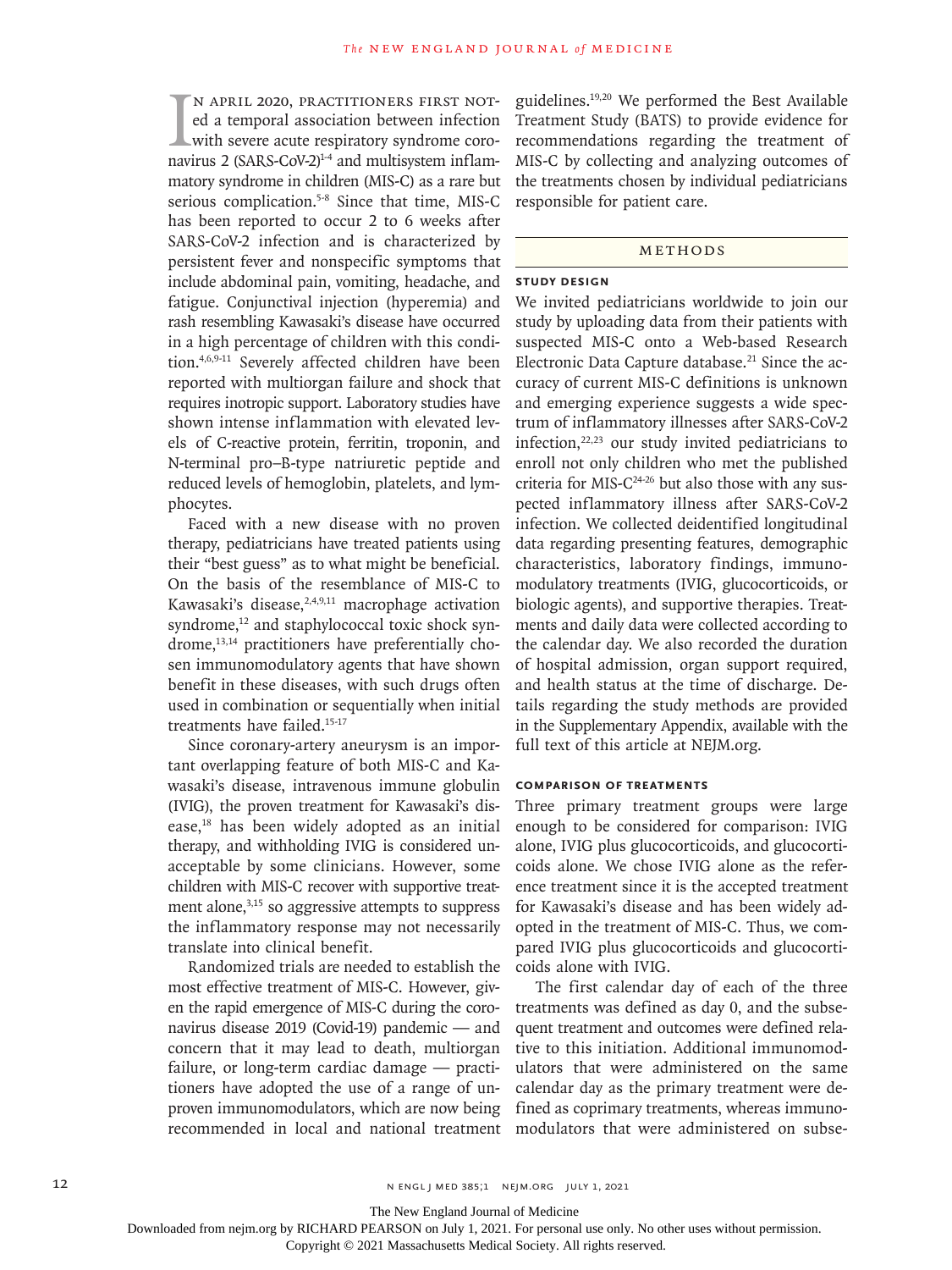quent days were considered to be secondary treatments.

tional advisory board are provided in the Supplementary Appendix.)

#### **Primary and Secondary Outcomes**

There were two primary outcomes. The first was a composite of inotropic support or mechanical ventilation (invasive or noninvasive) by day 2 or later or death. The second was a reduction in disease severity on a seven-point ordinal scale between day 0 and day 2; the levels of disease severity from worst to least were as follows: receipt of mechanical ventilation and inotropic support, receipt of mechanical ventilation alone, receipt of inotropic support alone, receipt of oxygen alone, no supportive therapy with a C-reactive protein level of 50 mg per liter or more, no supportive therapy with a C-reactive protein level of less than 50 mg per liter, and hospital discharge.

Key secondary outcomes were temporal dynamics of blood markers of inflammation and organ damage; an escalation in the administration of immunomodulators, which was defined as the addition of a separate immunomodulator or (if the initial treatment included glucocorticoids) an incremental increase of 5 mg per kilogram of body weight or its equivalent in the daily dose of prednisolone; the time until a reduction of 1 point in disease severity on the ordinal scale; left ventricular dysfunction on echocardiography; coronary-artery aneurysm after treatment (coronary-artery z score of ≥2.5 or documented aneurysm)<sup>27</sup>; any increase in cardiorespiratory supportive therapy after day 0; and other therapeutic complications or death.

For the primary outcomes, we performed a subgroup analysis that included only the patients who met the World Health Organization (WHO) criteria for MIS-C<sup>26</sup> and a sensitivity analysis in which we defined the primary treatments as those received during the first two calendar days of immunomodulatory treatment.

## **Oversight**

The study was designed by the study team at Imperial College London. Data regarding individual patients were collected by local investigators. The statistical analysis plan was developed by the statistical group, who also performed the analyses. An international advisory board oversaw the progress of the study and the publication strategy. (Details regarding members of the study team, the investigator consortium, and interna-

The study was approved by the United Kingdom research ethics committee. Participating centers obtained ethical approval according to the requirements in each country. The initial draft of the manuscript was written by the last author and was developed by all the authors, who constitute the writing group. The last author and members of the data-management and analysis groups had access to all the data and vouch for the completeness and accuracy of the data and for the fidelity of the study to the protocol and the statistical analysis plan.

#### **Statistical Analysis**

We used weighted logistic-regression methods to analyze dichotomous outcomes and performed time-to-event analyses using weighted Cox regression methods, with weights determined by inverse probability according to covariate-balancing propensity scores to account for baseline differences among the three major treatment groups (IVIG alone, IVIG plus glucocorticoids, and glucocorticoids alone). These analyses included the same covariates as were used for the propensity scores to produce doubly robust estimates. The average treatment effect was estimated except as described otherwise. We reported outcomes as odds ratios or average hazard ratios with 95% confidence intervals, using IVIG alone as the reference category. (Details are provided in the Methods section in the Supplementary Appendix and in the statistical analysis plan in the protocol.)

Inflammatory markers were plotted as percentages of each patient's peak value. Weighted generalized additive models were fitted to produce smoothed curves with confidence intervals. Weights were produced as outlined above; however, in comparing the patients who were treated with immunomodulatory drugs with those who did not receive such treatment, we estimated the average treatment effect in the untreated group to preserve the sample size of this smaller and more distinct subgroup.

#### **RESULTS**

#### **Patients**

From June 20, 2020, to February 24, 2021, practitioners at 81 hospitals in 34 countries uploaded

The New England Journal of Medicine

Downloaded from nejm.org by RICHARD PEARSON on July 1, 2021. For personal use only. No other uses without permission.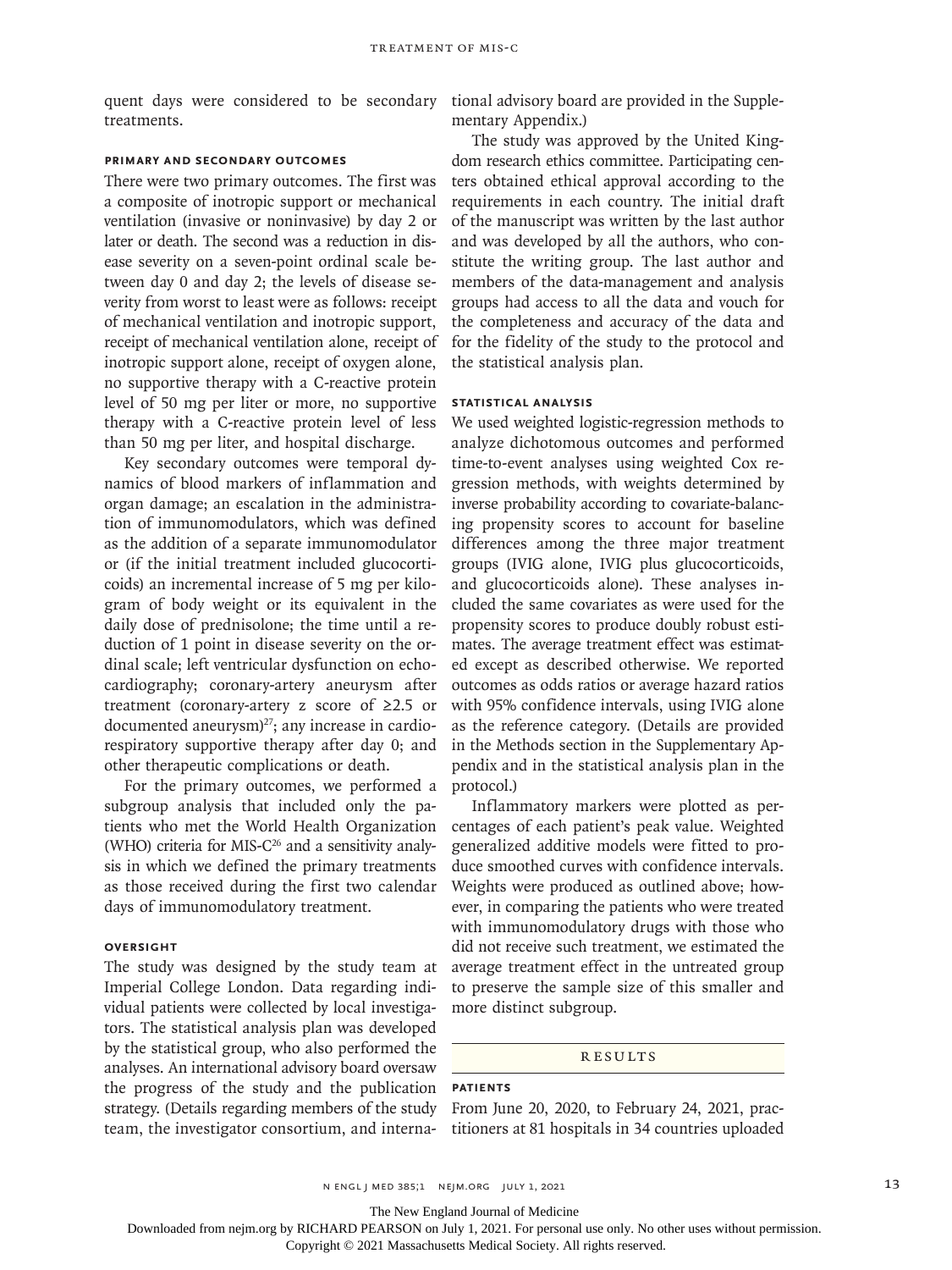#### **The NEW ENGLAND JOURNAL of MEDICINE**



data for 651 patients with suspected MIS-C to or duplicate entries. Of the remaining 614 pa-

the study database (Figs. S1, S2, and S3 in the tients, 246 received primary treatment with IVIG Supplementary Appendix). Data for 37 patients alone, 208 with IVIG plus glucocorticoids, and were excluded owing to incomplete information 99 with glucocorticoids alone; another 22 pa-

14 **14** N ENGL | MED 385;1 NEJM.ORG JULY 1, 2021

The New England Journal of Medicine

Downloaded from nejm.org by RICHARD PEARSON on July 1, 2021. For personal use only. No other uses without permission.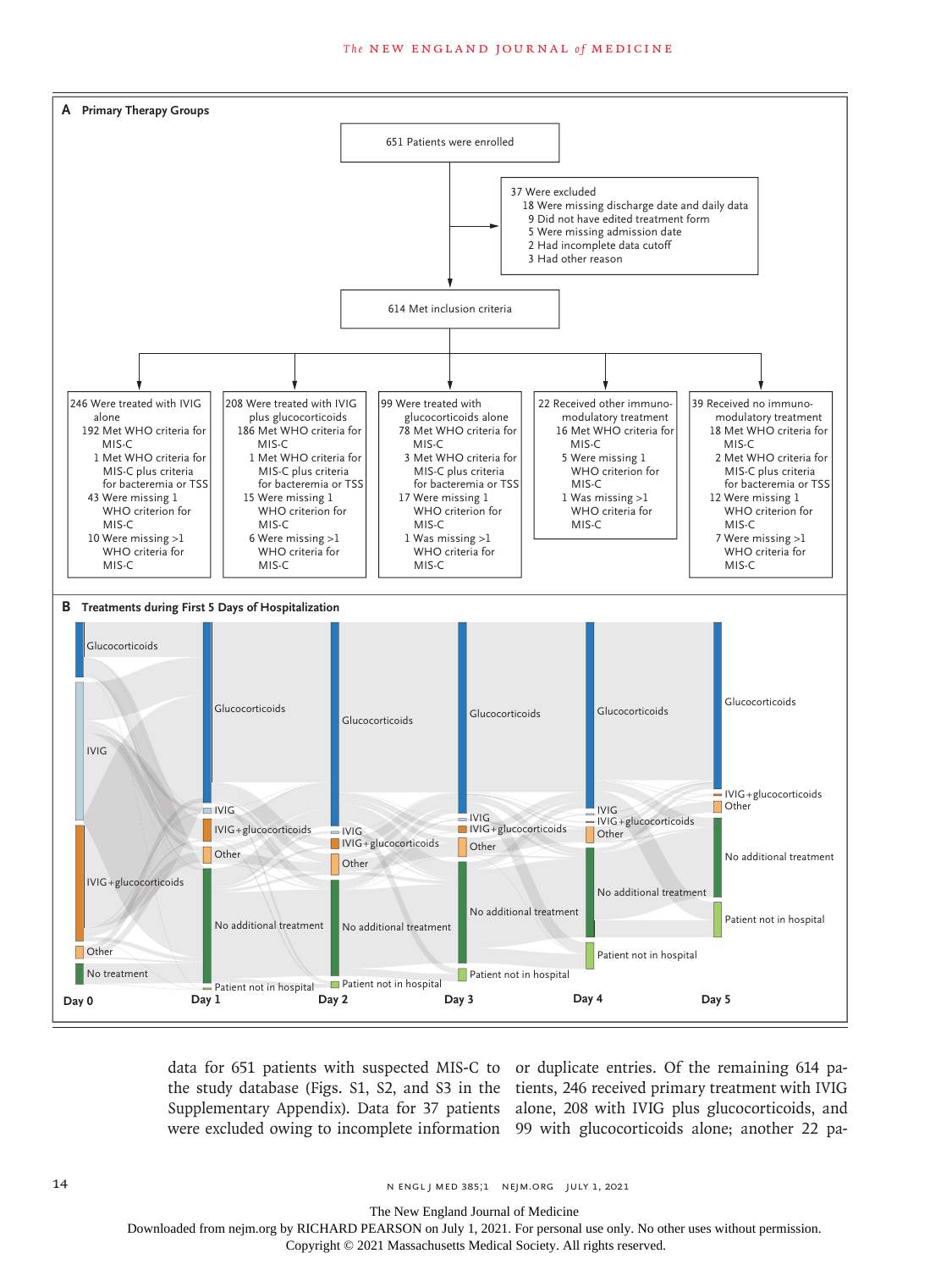#### **Figure 1 (facing page). Study Enrollment and Treatments after Hospital Admission.**

Panel A shows an overview of the total number of children with suspected multisystem inflammatory syndrome (MIS-C) associated with severe acute respiratory syndrome coronavirus 2 who were enrolled in the study, according to treatment received. Patients who met the inclusion criteria were categorized according to enrollment in the three main treatment groups intravenous immune globulin (IVIG) alone, IVIG plus glucocorticoids, and glucocorticoids alone — along with other immunomodulatory treatments (including anti–tumor necrosis factor, anti–interleukin-1, and anti–interleukin-6). Patients were further categorized according to whether they met the clinical criteria of the World Health Organization (WHO) for MIS-C. TSS denotes toxic shock syndrome.

Panel B shows a Sankey diagram of treatments received by patients after hospital admission. Each vertical stack represents day 0 to 5 in the patient's hospital admis‑ sion. The arrows (gray bands) represent the movement of patients between treatment groups on subsequent days; the width of the arrows is proportional to the flow rate between days. Patients in the group that received glucocorticoids alone could have received either intravenous or oral formulations, and the continuation of glucocorticoid treatments on subsequent days at the same or lower dose did not constitute additional treatment. Other treatments - which included one or more other immunomodulatory therapies given alone or in combination with glucocorticoids, IVIG, or both — were anti–tumor necrosis factor, anti–interleukin-1, anti–interleukin-6, extracorporeal cytokine adsorber (CytoSorb), granulocyte colonystimulating factor, colchicine, mesenchymal stem cells, and convalescent plasma.

tients received other immunomodulators, and 39 received no immunomodulatory therapy (Fig. 1A). In the three primary treatment groups, 136 of 552 patients (25%) had received additional immunomodulators by day 2, and 238 patients (43%) received secondary agents at any time. The complex changes in treatments are shown in Figure 1B.

#### **Clinical and Laboratory Measures**

Clinical and laboratory findings were similar among the treatment groups (Table 1 and Table S2). However, troponin levels and the percentage of patients who received inotropes on day 0 were higher in the group that received IVIG plus glucocorticoids (Figs. S4, S5, and S6). Of the 614 patients, 490 (80%) met the WHO criteria for MIS-C (Table S3). The most common criterion that was missing among the patients who did not meet the WHO criteria was evidence of SARS-CoV-2 exposure (Fig. S7). SARS-CoV-2 antibody measurements were not tested in 14% of the patients, and results were negative in 14%. Bacteria were cultured in blood samples obtained from 6 patients. The percentage of patients who met the American Heart Association (AHA) definition for Kawasaki's disease<sup>18</sup> was 37% in the overall population and 39% among those who met the WHO criteria for MIS-C (Table S4 and Fig. S8).

#### **Primary Outcomes**

A total of 50 of 553 patients (9%) received immunomodulators before transfer to the reporting hospital and were excluded from the weighted analyses. The receipt of inotropic support or mechanical ventilation on day 2 or later or death (the first primary outcome) occurred in 56 patients who received initial treatment with IVIG plus glucocorticoids (adjusted odds ratio for the comparison with IVIG alone, 0.77; 95% confidence interval [CI], 0.33 to 1.82) and in 17 patients who received glucocorticoids alone (adjusted odds ratio, 0.54; 95% CI, 0.22 to 1.33) (Fig. 2). Unadjusted values are shown in Table S5.

In a subgroup analysis that included only the patients who met the WHO criteria for MIS-C, a first-primary-outcome event occurred in 40 patients who received initial treatment with IVIG plus glucocorticoids (adjusted odds ratio for the comparison with IVIG alone, 0.95; 95% CI, 0.37 to 2.45) and in 12 patients who received initial treatment with glucocorticoids alone (adjusted odds ratio, 0.30; 95% CI, 0.10 to 0.85). The results for the individual components of the composite outcome are shown in Figure 2 and Table S5.

A reduction in the score for disease severity on the ordinal scale by day 2 (the second primary outcome) occurred in 54 patients who received IVIG plus glucocorticoids (adjusted odds ratio for the comparison with IVIG alone, 0.90; 95% CI, 0.48 to 1.69) and in 20 patients who received glucocorticoids alone (adjusted odds ratio, 0.93; 95% CI, 0.43 to 2.04). When WHO criteria for MIS-C were considered in a subgroup analysis, a second-primary-outcome event occurred in 52 patients who received IVIG plus glucocorticoids (adjusted odds ratio for the comparison with IVIG alone, 1.09; 95% CI, 0.53 to 2.23) and in 16 patients who received glucocorticoids alone (adjusted odds ratio, 1.95; 95% CI, 0.83 to 4.60).

n engl j med 385;1 nejm.org July 1, 2021 15

The New England Journal of Medicine

Downloaded from nejm.org by RICHARD PEARSON on July 1, 2021. For personal use only. No other uses without permission.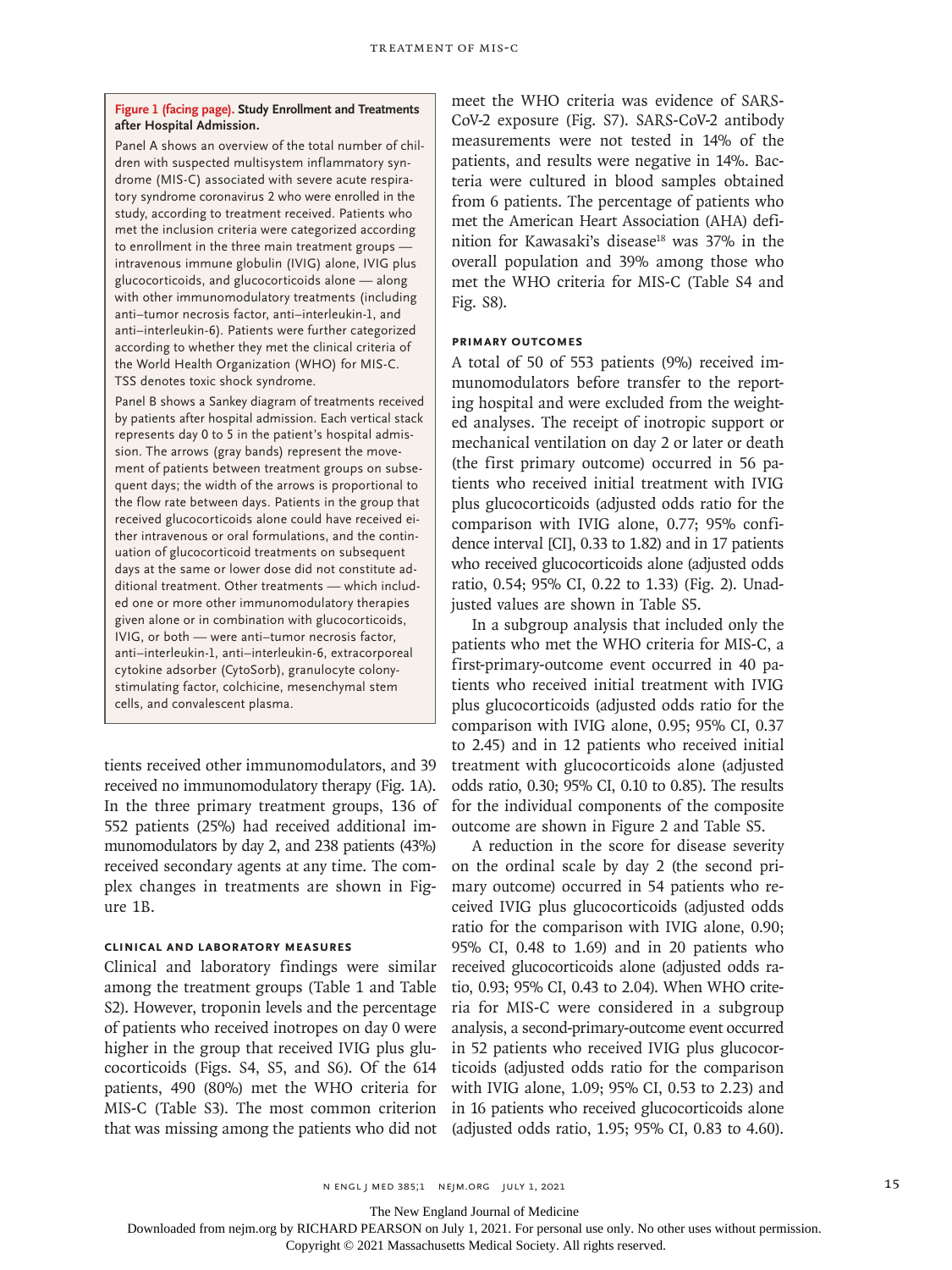| Table 1. Demographic and Clinical Characteristics of the Patients on Admission. <sup>28</sup>                                                                                                                                  |                                       |                                             |                                        |                                        |                                  |
|--------------------------------------------------------------------------------------------------------------------------------------------------------------------------------------------------------------------------------|---------------------------------------|---------------------------------------------|----------------------------------------|----------------------------------------|----------------------------------|
| Characteristic                                                                                                                                                                                                                 | $(N = 246)$<br>Alone<br>$\frac{6}{2}$ | Glucocorticoids<br>IVIG plus<br>$(N = 208)$ | Glucocorticoids<br>$(66 - N)$<br>Alone | Immunomodulator<br>$(N = 22)$<br>Other | No Immunomodulator<br>$(N = 39)$ |
| Median age (IQR) - yr                                                                                                                                                                                                          | $7.0(3.7 - 11.0)$                     | $8.8(4.6 - 12.0)$                           | $8.8(5.0 - 12.0)$                      | $13(9.5-15.0)$                         | $9.6(4.4 - 13.0)$                |
| Male sex - no. (%)                                                                                                                                                                                                             | 157 (64)                              | 127 (61)                                    | 59 (60)                                | 15 (68)                                | 18 (46)                          |
| Age-adjusted z score of $\geq$ 2 for weight - no. (%)                                                                                                                                                                          | 28 (11)                               | 45 (22)                                     | 10(10)                                 | 4(18)                                  | 3(8)                             |
| Coexisting illness — no. (%)                                                                                                                                                                                                   | 5(2)                                  | 5(2)                                        | 7(7)                                   | 1(5)                                   | 3(8)                             |
| SARS-CoV-2 positive on PCR - no./total no. (%) j                                                                                                                                                                               | 36/244 (15)                           | 53/204 (26)                                 | 26/98 (27)                             | 8/22 (36)                              | 10/38 (26)                       |
| SARS-CoV-2 antibody positive - no./total no. (%)                                                                                                                                                                               | 163/241 (68)                          | 163/203 (80)                                | 68/97 (70)                             | 16/22 (73)                             | 14/39(36)                        |
| Organ support - no. (%);                                                                                                                                                                                                       | 38 (15)                               | 66 (32)                                     | 20 (20)                                | 8 (36)                                 | 6(15)                            |
| Clinical features on admission - no./total no. (%)                                                                                                                                                                             |                                       |                                             |                                        |                                        |                                  |
| Fever                                                                                                                                                                                                                          | 237/246 (96)                          | 196/208 (94)                                | 92/99 (93)                             | 20/22 (91)                             | 35/39 (90)                       |
| Sore throat                                                                                                                                                                                                                    | 62/206 (30)                           | 50/191 (26)                                 | 23/90 (26)                             | 3/17(18)                               | 11/31 (35)                       |
| Cough                                                                                                                                                                                                                          | 49/229 (21)                           | 38/194 (20)                                 | 24/95 (25)                             | 7/20 (35)                              | 6/31(19)                         |
| Respiratory distress                                                                                                                                                                                                           | 29/226 (13)                           | 36/198 (18)                                 | 12/96 (12)                             | 6/21 (29)                              | 5/35(14)                         |
| Abdominal pain                                                                                                                                                                                                                 | 142/223 (64)                          | 138/200 (69)                                | 48/93 (52)                             | 16/22 (73)                             | 21/35(60)                        |
| Diarrhea                                                                                                                                                                                                                       | 100/231 (43)                          | 20/204 (59)                                 | 86/94 (38)                             | 7/22 (32)                              | 18/35(51)                        |
| Vomiting                                                                                                                                                                                                                       | 118/227 (52)                          | 135/203 (67)                                | 43/94 (46)                             | 13/20 (65)                             | 15/34(44)                        |
| Headache                                                                                                                                                                                                                       | 66/198 (33)                           | 61/184 (33)                                 | 22/86 (26)                             | 7/20 (35)                              | 8/31 (26)                        |
| Irritability                                                                                                                                                                                                                   | 39/215 (18)                           | 47/197 (24)                                 | 22/92 (24)                             | 1/18(6)                                | 7/32 (22)                        |
| Lethargy                                                                                                                                                                                                                       | 89/218 (41)                           | 64/198 (32)                                 | 46/96 (48)                             | 11/20 (55)                             | 12/32 (38)                       |
| Met criteria for Kawasaki's disease - no. (%)                                                                                                                                                                                  | 106(43)                               | 82 (39)                                     | 30 (30)                                | 5(23)                                  | 2(5)                             |
| Laboratory values                                                                                                                                                                                                              |                                       |                                             |                                        |                                        |                                  |
| Median lymphocytes (IQR) — cells/mm <sup>3</sup>                                                                                                                                                                               | 1400 (800-2200)                       | 1100 (700-1700)                             | 1100 (760-1700)                        | 810 (480-1500)                         | 1100 (780-2300)                  |
| Median troponin (IQR) — ng/liter                                                                                                                                                                                               | $18(8 - 55)$                          | 50 (30-260)                                 | $50(16-150)$                           | 200 (13-2900)                          | $11(7-120)$                      |
| Median C-reactive protein (IQR) — mg/liter                                                                                                                                                                                     | $150(82 - 210)$                       | 150 (90-250)                                | 130 (50-250)                           | 160 (120-260)                          | 160 (67-200)                     |
| Median ferritin (IQR) - µg/liter                                                                                                                                                                                               | 410 (200-620)                         | 560 (300-920)                               | 530 (230-1100)                         | 640 (310-1300)                         | 230 (140-330)                    |
| Median albumin (IQR) — g/liter                                                                                                                                                                                                 | 34 (29-40)                            | $32(28-38)$                                 | 31 $(27-34)$                           | $32(29 - 37)$                          | $34(30-39)$                      |
| * Other immunomodulatory therapies include biologic agents. A complete list of patients' data is provided in Table S2 in the Supplementary Appendix. IQR denotes interquartile range.<br>and IVIG intravenous immune globulin. |                                       |                                             |                                        |                                        |                                  |

16 **n** ENGL J MED 385;1 NEJM.ORG JULY 1, 2021

†‡

Data regarding the results on polymerase-chain-reaction (PCR) assay for severe acute respiratory syndrome coronavirus 2 were obtained during hospital admission.

Organ support refers to receipt of mechanical ventilation, inotropic support, or extracorporeal membrane oxygenation on admission.

The New England Journal of Medicine

Downloaded from nejm.org by RICHARD PEARSON on July 1, 2021. For personal use only. No other uses without permission.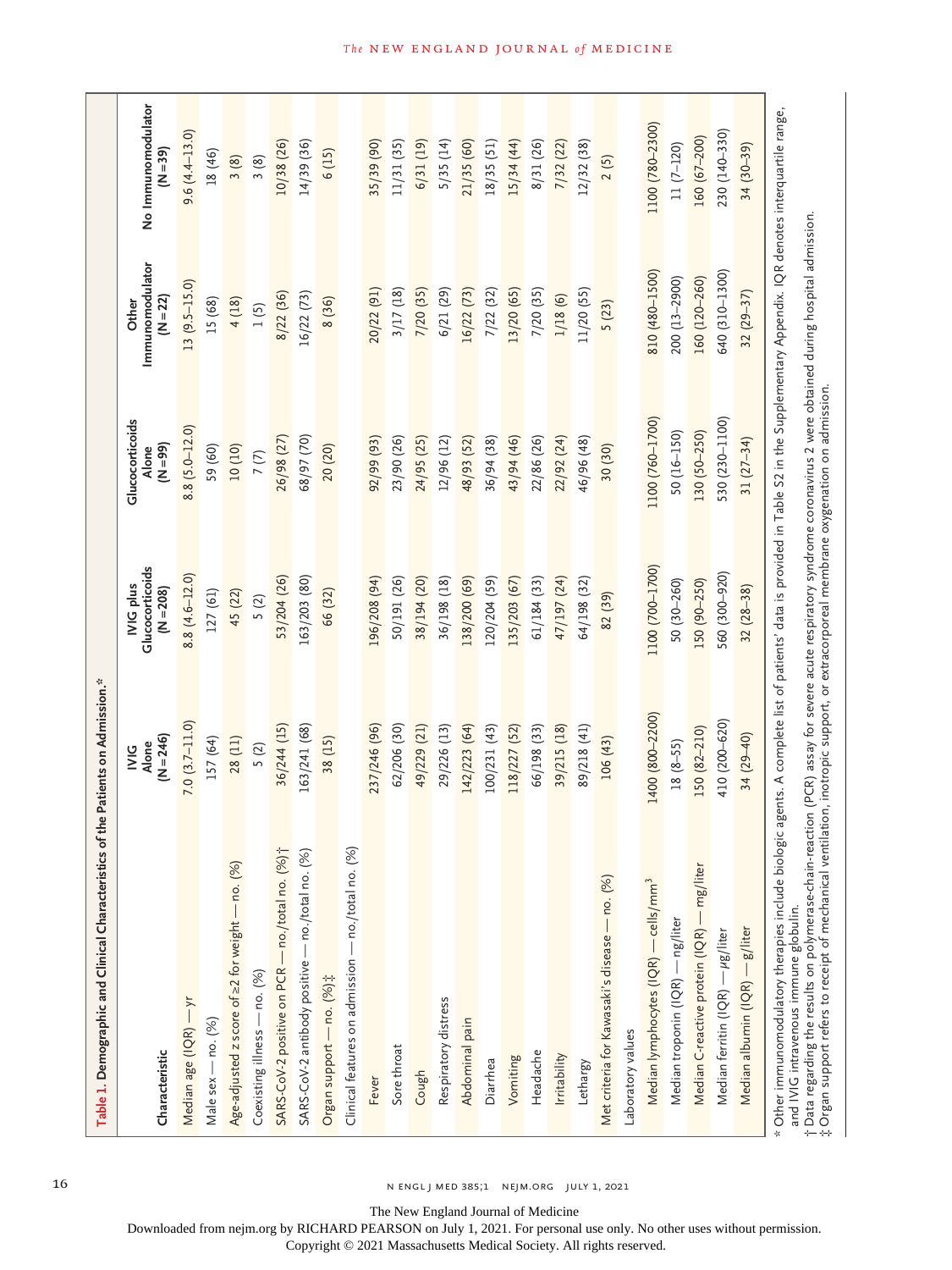The results for the two primary outcomes showed an acceptable degree of balance with respect to the covariates (Fig. S9). Analyses that were performed with the use of standardized weights did not change the interpretation of the primary outcomes.

#### **Secondary Outcomes**

Escalation of immunomodulatory treatment was less common among the patients who received IVIG plus glucocorticoids than among those who received IVIG alone (odds ratio, 0.18; 95% CI, 0.10 to 0.33). The comparison was inconclusive between the patients who received glucocorticoids alone and those who received IVIG alone (odds ratio, 1.31; 95% CI, 0.64 to 2.68) (Table S5; Table S1 shows additional details regarding treatment escalation according to group). No clear betweengroup differences were seen in blood markers, inotropic support, or mechanical ventilation between patients who had an escalation to other treatments by day 2 and those who continued to receive the initial treatment (Figs. S5 and S6B).

Left ventricular dysfunction was reported in 12% of the 538 patients who had undergone echocardiography starting on day 2, with no substantial differences among the treatment groups. Coronary-artery aneurysm was present on the latest echocardiogram at 2 days after the initiation of treatment or later in 6% of the 326 patients for whom data were available. The low numbers of coronary-artery aneurysms that were detected preclude statistical comparisons among the treatment groups, although among the patients with data, the incidence of coronary-artery aneurysm was not greater among those who did not receive any IVIG as part of primary treatment than among those who did receive IVIG (Table S6). Death was reported in 3 of 238 patients (1%) who received IVIG alone, in 5 of 192 patients (3%) who received IVIG plus glucocorticoids, and in 4 of 91 patients (4%) who received glucocorticoids alone; status with respect to death was not reported for 32 patients (Table S5).

In the analysis of the time until an improvement in disease severity on the ordinal scale, the average hazard ratio for the comparison with IVIG alone was 0.89 (95% CI, 0.67 to 1.19) for IVIG plus glucocorticoids and 1.03 (95% CI, 0.72 to 1.46) for glucocorticoids alone (Fig. S9 and Table S5C).

Drug complications were reported by clini-

cians in 16 of 411 patients (4%) who received glucocorticoids in any combination and in 9 of 408 (2%) who received IVIG in any combination. Glucocorticoid-related complications were predominantly hypertension and hyperglycemia (Table S7).

#### **Effect of Immunomodulation on Blood Markers**

Levels of C-reactive protein decreased more rapidly in patients who received immunomodulators than in those who did not receive such treatment (Fig. 3A). Changes in levels of C-reactive protein, troponin, and ferritin followed a similar temporal decrease in the three groups (Fig. 3B), although there was some variation in the rate of decline, which was most obvious in the patients who did not change treatment before day 3 (Fig. 3C).

To investigate whether the inclusion of children with Kawasaki's disease in the present study might have influenced treatment responses, we explored changes in blood markers separately in children with a likely diagnosis of Kawasaki's disease and in those without such a diagnosis. Since Kawasaki's disease generally is more frequent in children before the age of 6 years and MIS-C is generally reported in older children, we compared the patients who met the AHA criteria for Kawasaki's disease and all those under the age of 6 years (whose illness may be described as Kawasaki's disease–like) with the remaining patients with MIS-C. Among the children who received IVIG alone, the smoothed curves showed rates of decline in C-reactive protein levels among those younger than 6 years of age who met the AHA criteria for Kawasaki's disease that were similar to the rates among the remaining children. However, among the children who received glucocorticoids with or without IVIG, there was a more rapid decline in the C-reactive protein level in the group of children who did not meet the AHA criteria for Kawasaki's disease or were over 6 years of age (Fig. S10).

#### Discussion

In a pragmatically defined international cohort of patients with suspected MIS-C, we found no evidence of substantial differences in the two primary outcomes among children who received the three most common treatments for this disorder (IVIG alone, IVIG plus glucocorticoids, and

The New England Journal of Medicine

Downloaded from nejm.org by RICHARD PEARSON on July 1, 2021. For personal use only. No other uses without permission.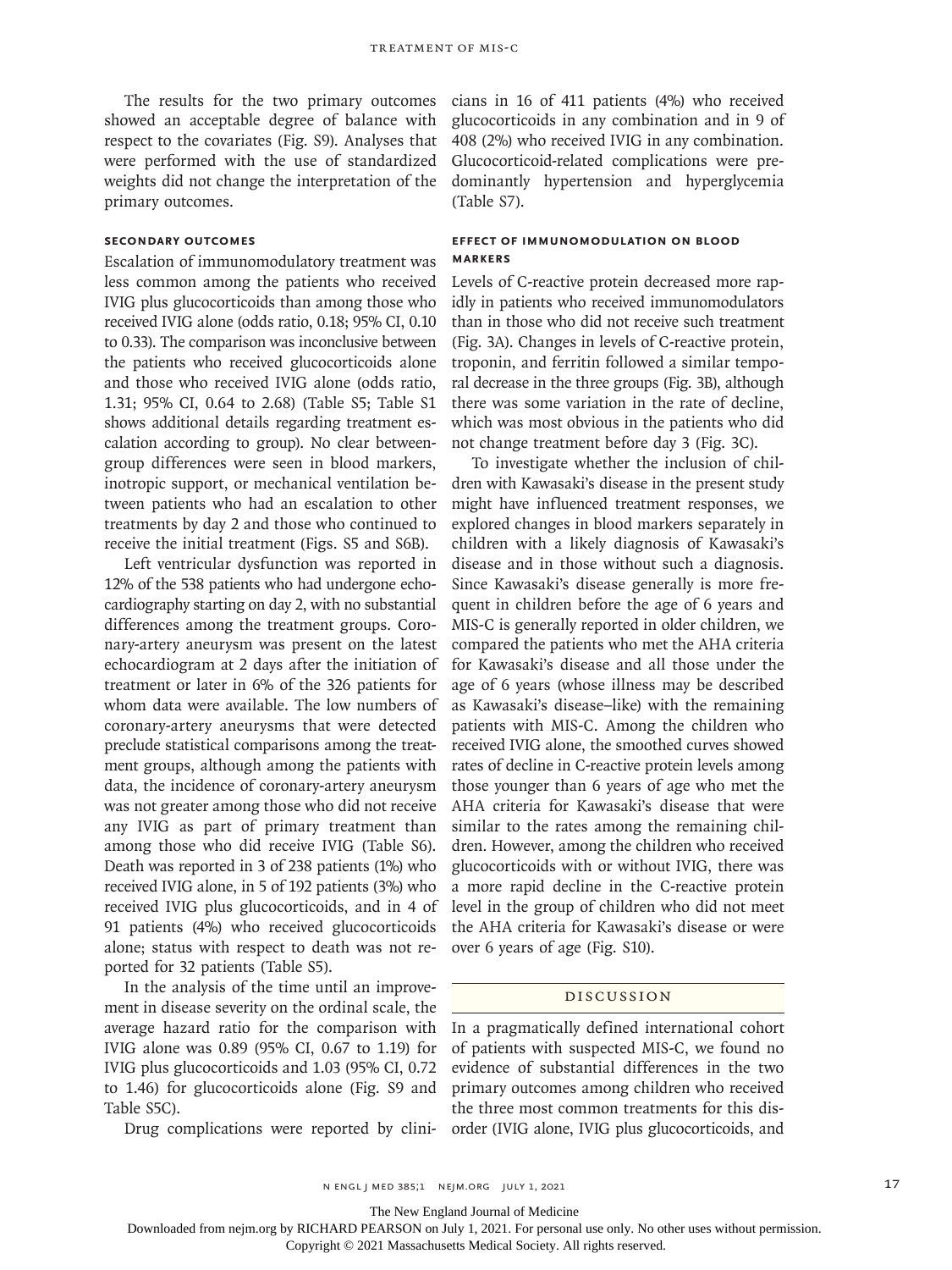|                                                                                                                                                                               |      |                                    |                                            | Adjusted                            |
|-------------------------------------------------------------------------------------------------------------------------------------------------------------------------------|------|------------------------------------|--------------------------------------------|-------------------------------------|
| Outcome                                                                                                                                                                       |      | Odds Ratio (95% CI)                |                                            | P Value                             |
| Primary analyses                                                                                                                                                              |      |                                    |                                            |                                     |
| Respiratory support by day 2 or later or death                                                                                                                                |      |                                    | $0.77(0.33 - 1.82)$                        | 1.00                                |
| Severity-score reduction by day 2                                                                                                                                             |      |                                    | $0.90(0.48 - 1.69)$                        | 1.00                                |
| Sensitivity analysis - day 0 or day 1 as day of                                                                                                                               |      |                                    |                                            |                                     |
| starting primary treatment                                                                                                                                                    |      |                                    |                                            |                                     |
| Respiratory support by day 2 or later or death<br>Severity-score reduction by day 2                                                                                           |      |                                    | $1.27(0.51 - 3.12)$<br>$0.54(0.27 - 1.05)$ |                                     |
| Subgroup analysis - WHO criteria                                                                                                                                              |      |                                    |                                            |                                     |
| Respiratory support by day 2 or later or death                                                                                                                                |      |                                    | $0.95(0.37 - 2.45)$                        |                                     |
| Severity-score reduction by day 2                                                                                                                                             |      |                                    | $1.09(0.53 - 2.23)$                        |                                     |
| Secondary analyses                                                                                                                                                            |      |                                    |                                            |                                     |
| Inotropic support by day 2 or later                                                                                                                                           |      |                                    | $1.43(0.57 - 3.62)$                        |                                     |
| Mechanical ventilation by day 2 or later                                                                                                                                      |      |                                    | $1.10(0.39 - 3.09)$                        |                                     |
| Treatment escalation                                                                                                                                                          |      |                                    | $0.18(0.10 - 0.33)$                        |                                     |
| Treatment escalation on day 0 or day 1                                                                                                                                        |      |                                    | 0.33 (0.16–0.71)                           |                                     |
| Fever by day 2 or later                                                                                                                                                       |      |                                    | $0.60(0.31 - 1.17)$                        |                                     |
| Death                                                                                                                                                                         |      |                                    | $0.32(0.05 - 1.86)$                        |                                     |
| Any deterioration                                                                                                                                                             |      |                                    | $1.22(0.55 - 2.71)$                        |                                     |
| Aneurysm                                                                                                                                                                      |      |                                    | $0.32(0.03 - 3.21)$                        |                                     |
|                                                                                                                                                                               | 0.06 | 0.50<br>1.00<br>2.00<br>5.00 10.00 |                                            |                                     |
|                                                                                                                                                                               |      |                                    |                                            |                                     |
| Outcome                                                                                                                                                                       |      | Average Hazard Ratio (95% CI)      |                                            |                                     |
| Time-to-event analyses                                                                                                                                                        |      |                                    |                                            |                                     |
| Time to stop inotropes                                                                                                                                                        |      |                                    | $1.23(0.65 - 2.34)$                        |                                     |
| Time to stop ventilation                                                                                                                                                      |      |                                    | $1.52(0.57 - 4.05)$                        |                                     |
| Time to stop oxygen                                                                                                                                                           |      |                                    | $0.93(0.50 - 1.74)$                        |                                     |
| Time to severity-score reduction                                                                                                                                              |      |                                    | $0.90(0.67 - 1.19)$                        |                                     |
|                                                                                                                                                                               |      |                                    |                                            |                                     |
|                                                                                                                                                                               | 0.06 | 5.00 10.00<br>$0.50$ 1.00<br>2.00  |                                            |                                     |
|                                                                                                                                                                               |      |                                    |                                            |                                     |
|                                                                                                                                                                               |      |                                    |                                            |                                     |
|                                                                                                                                                                               |      | Odds Ratio (95% CI)                |                                            |                                     |
|                                                                                                                                                                               |      |                                    |                                            |                                     |
| <b>B</b> Comparison of Glucocorticoids Alone versus IVIG Alone<br>Outcome<br>Primary analyses<br>Respiratory support by day 2 or later or death                               |      |                                    | $0.54(0.22 - 1.33)$                        |                                     |
| Severity-score reduction by day 2                                                                                                                                             |      |                                    | $0.93(0.43 - 2.04)$                        |                                     |
|                                                                                                                                                                               |      |                                    |                                            |                                     |
| starting primary treatment                                                                                                                                                    |      |                                    |                                            |                                     |
| Respiratory support by day 2 or later or death                                                                                                                                |      |                                    | $0.33(0.09 - 1.14)$                        |                                     |
| Severity-score reduction by day 2                                                                                                                                             |      |                                    | $1.01(0.41 - 2.48)$                        |                                     |
|                                                                                                                                                                               |      |                                    |                                            |                                     |
| Respiratory support by day 2 or later or death                                                                                                                                |      |                                    | $0.30(0.10 - 0.85)$                        |                                     |
| Severity-score reduction by day 2                                                                                                                                             |      |                                    | $1.95(0.83 - 4.60)$                        |                                     |
|                                                                                                                                                                               |      |                                    |                                            |                                     |
| Inotropic support by day 2 or later                                                                                                                                           |      |                                    | $1.38(0.54 - 3.51)$                        |                                     |
| Sensitivity analysis - day 0 or day 1 as day of<br>Subgroup analysis - WHO criteria<br>Secondary analyses<br>Mechanical ventilation by day 2 or later<br>Treatment escalation |      |                                    | $0.83$ $(0.28 - 2.49)$                     |                                     |
| Treatment escalation on day 0 or day 1                                                                                                                                        |      |                                    | $1.31(0.64 - 2.68)$<br>$1.42(0.54 - 3.73)$ |                                     |
| Fever by day 2 or later                                                                                                                                                       |      |                                    | $0.95(0.43 - 2.09)$                        |                                     |
| Death                                                                                                                                                                         |      |                                    | 2.64 (0.36-19.58)                          |                                     |
| Any deterioration                                                                                                                                                             |      |                                    | $1.92(0.79 - 4.67)$                        | Adjusted<br>P Value<br>0.70<br>1.00 |
| Aneurysm                                                                                                                                                                      |      |                                    | $0.95(0.24 - 3.74)$                        |                                     |
|                                                                                                                                                                               | 0.06 | 0.50 1.00 2.00<br>5.00 10.00       |                                            |                                     |
|                                                                                                                                                                               |      |                                    |                                            |                                     |
|                                                                                                                                                                               |      |                                    |                                            |                                     |
|                                                                                                                                                                               |      | Average Hazard Ratio (95% CI)      |                                            |                                     |
|                                                                                                                                                                               |      |                                    |                                            |                                     |
| Time to stop inotropes                                                                                                                                                        |      |                                    | $1.31(0.71 - 2.41)$                        |                                     |
| Time to stop ventilation                                                                                                                                                      |      |                                    | $1.41(0.45 - 4.43)$                        |                                     |
| Outcome<br>Time-to-event analyses<br>Time to stop oxygen<br>Time to severity-score reduction                                                                                  |      |                                    | $1.60(0.84 - 3.06)$<br>$1.05(0.76 - 1.46)$ |                                     |

18 n engl j med 385;1 nejm.org July 1, 2021

The New England Journal of Medicine

Downloaded from nejm.org by RICHARD PEARSON on July 1, 2021. For personal use only. No other uses without permission.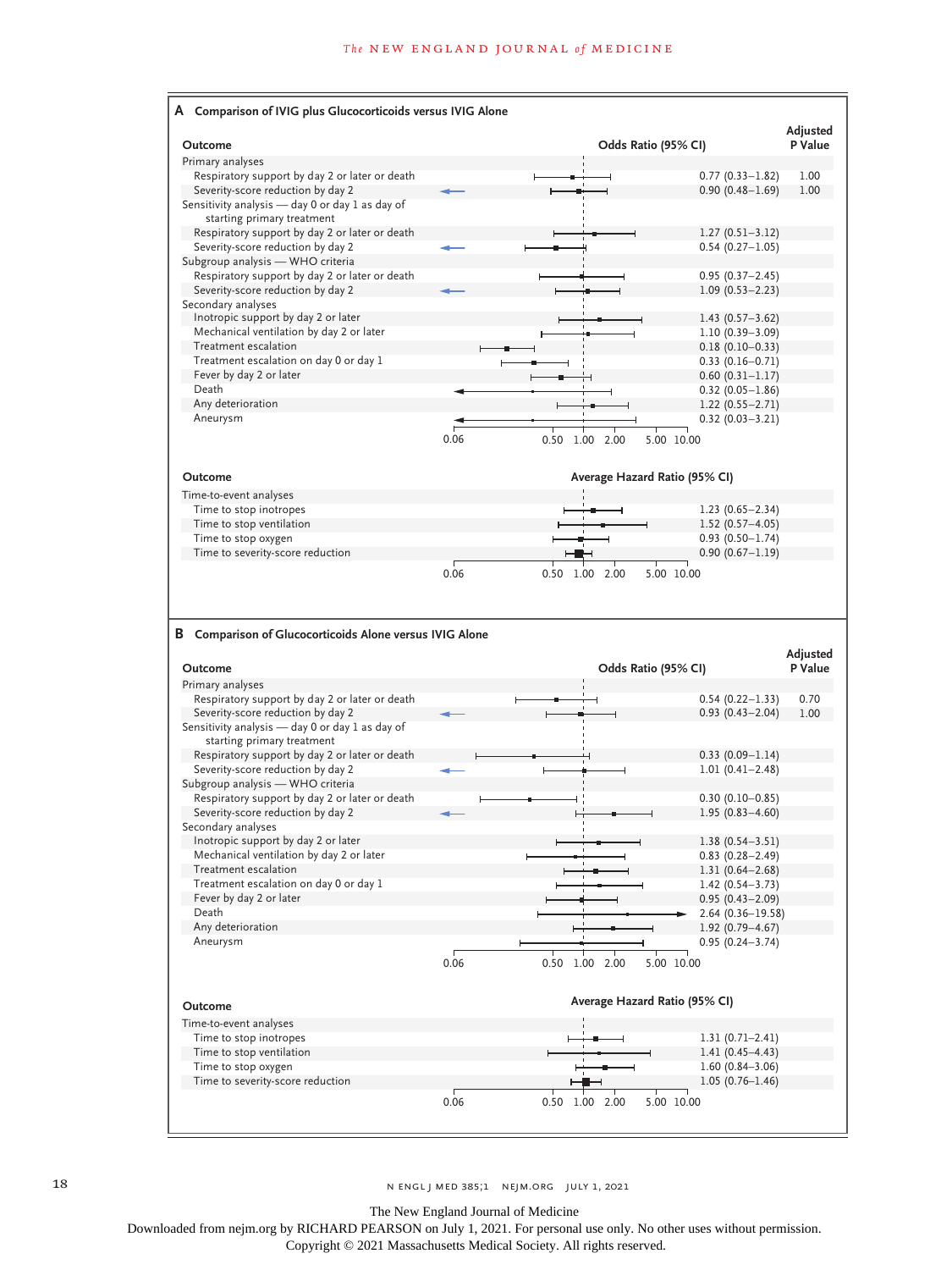#### **Figure 2 (facing page). Forest Plots for Primary, Secondary, and Subgroup Analyses.**

Shown are outcomes for patients with suspected MIS-C who received IVIG plus glucocorticoids (Panel A) or glucocorticoids alone (Panel B) as compared with those who received IVIG alone (reference group, indicated by an odds ratio or average hazard ratio of 1.00). Odds ratios are shown for all comparisons except time-to-event analyses, for which average hazard ratios were calculated. Values to the right of the dashed vertical line indicate the superiority of IVIG alone, except for the second primary outcome (a reduction in disease severity on the ordinal scale by day 2, indicated by blue arrows), for which values to the left indicate the superiority of IVIG alone.

glucocorticoids alone). However, when we restricted the analyses to patients who met the WHO criteria for MIS-C, we found modest evidence of benefit with glucocorticoids alone over IVIG alone for both primary outcomes.

Analyses of secondary outcomes showed a lower frequency of escalation in immunomodulatory treatment (i.e., the addition of secondary agents) in patients receiving IVIG plus glucocorticoids than in those receiving either IVIG alone or glucocorticoids alone. We did not find clear evidence for an association between initial treatment with any of the three treatments and changes in organ failure, inflammation, or discharge from the hospital. The frequency of coronary-artery aneurysm was also similar in the three groups, but the percentage of patients with data regarding coronary-artery aneurysm was too low for firm conclusions to be made.

In a French national surveillance study involving patients with MIS-C,<sup>28</sup> investigators found that patients who received IVIG plus glucocorticoids had a lower frequency of treatment escalation than those who received IVIG alone, along with a reduced need for hemodynamic support and a shorter stay in the intensive care unit. However, this study did not include a glucocorticoid-only group and had a smaller enrollment of patients than our study.

The high rates of escalation to additional treatments in patients receiving single agents may be explained by a failure of the initial treatment or by the severity of illness, as well as by a greater readiness to escalate therapy when only one treatment was given. An increased percentage of patients who received IVIG plus glucocorticoids were also receiving inotropes at day 0. These patients had higher levels of troponin than those in the other two groups, which suggests that patients who were more severely ill may have received IVIG plus glucocorticoids. However, patients who were receiving additional treatment by day 2 did not receive more inotropic or ventilatory support or have higher troponin levels than those who did not undergo treatment escalation.

We measured levels of C-reactive protein and ferritin to explore how the different agents may have affected inflammation as surrogates for a determination of overall inflammation, and we measured troponin as a marker of cardiac injury. After adjustment for baseline differences in illness severity, the rate of reduction in the C-reactive protein level appeared to be more rapid in patients who received immunomodulators.

Since the clinical features of MIS-C overlap with those of Kawasaki's disease, a major dilemma in treatment decisions for MIS-C has been whether treatment regimens that do not include IVIG (the proven treatment for Kawasaki's disease) may delay recovery and increase the risk of coronary-artery aneurysm. We found no evidence of delayed recovery from organ failure in patients who received glucocorticoids alone as their initial treatment. When we restricted the analysis to patients who met the WHO criteria for MIS-C, we found a possible benefit for glucocorticoids alone in reducing the frequency of organ failure and a reduction in the score on the ordinal scale, although this comparison was confounded by the high percentage of patients with treatment escalation to IVIG plus glucocorticoids. The frequency of coronary-artery aneurysm across all three treatment groups was low (6%), so firm conclusions could not be drawn with respect to that complication.

We explored whether the inadvertent inclusion of patients with Kawasaki's disease in the MIS-C cohort may have prevented the detection of benefit from non-IVIG treatments. We found suggestive evidence that the rate of decline in the C-reactive protein level in response to immunomodulators may have differed between younger children who met the AHA criteria for Kawasaki's disease and other children with suspected MIS-C. This finding supports our concern that the challenge of making a clinical distinction between these two diseases may increase the difficulty in identifying differences among the treatments for MIS-C.

Our study included patients who met the

The New England Journal of Medicine

Downloaded from nejm.org by RICHARD PEARSON on July 1, 2021. For personal use only. No other uses without permission.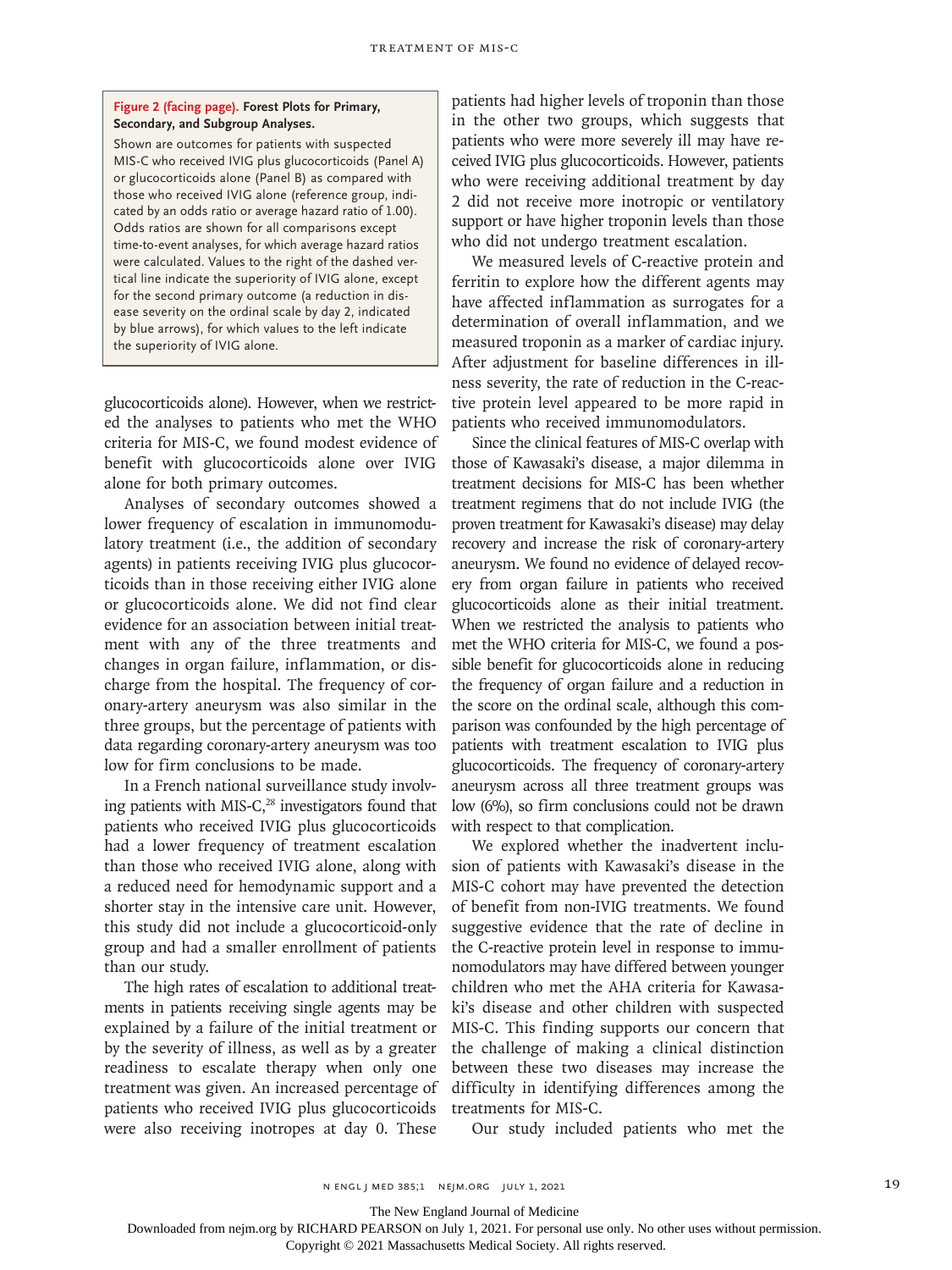#### **The NEW ENGLAND JOURNAL of MEDICINE**



**Figure 3. Changes in Levels of C-Reactive Protein, Troponin, and Ferritin, According to Type of Treatment and Timing.**

Each of three key markers of inflammation (C-reactive protein, troponin, and ferritin) is plotted as a line and weighted by the covariatebalancing propensity score. The levels are shown as a percentage of each patient's peak value. A generalized additive model was used to fit the curves. Panel A shows the fitted curves for the three measures in patients who received any immunomodulators, as compared with those who did not receive immunomodulators. Panel B shows the fitted curves for patients who received IVIG alone, IVIG plus glucocorticoids, and glucocorticoids alone as their primary treatment. Panel C shows the fitted curves for the three treatments combined in the patients whose primary treatment did not change between the day of admission (0) and day 3.

20 **N ENGL | MED 385;1 NEJM.ORG JULY 1, 2021** 

The New England Journal of Medicine

Downloaded from nejm.org by RICHARD PEARSON on July 1, 2021. For personal use only. No other uses without permission.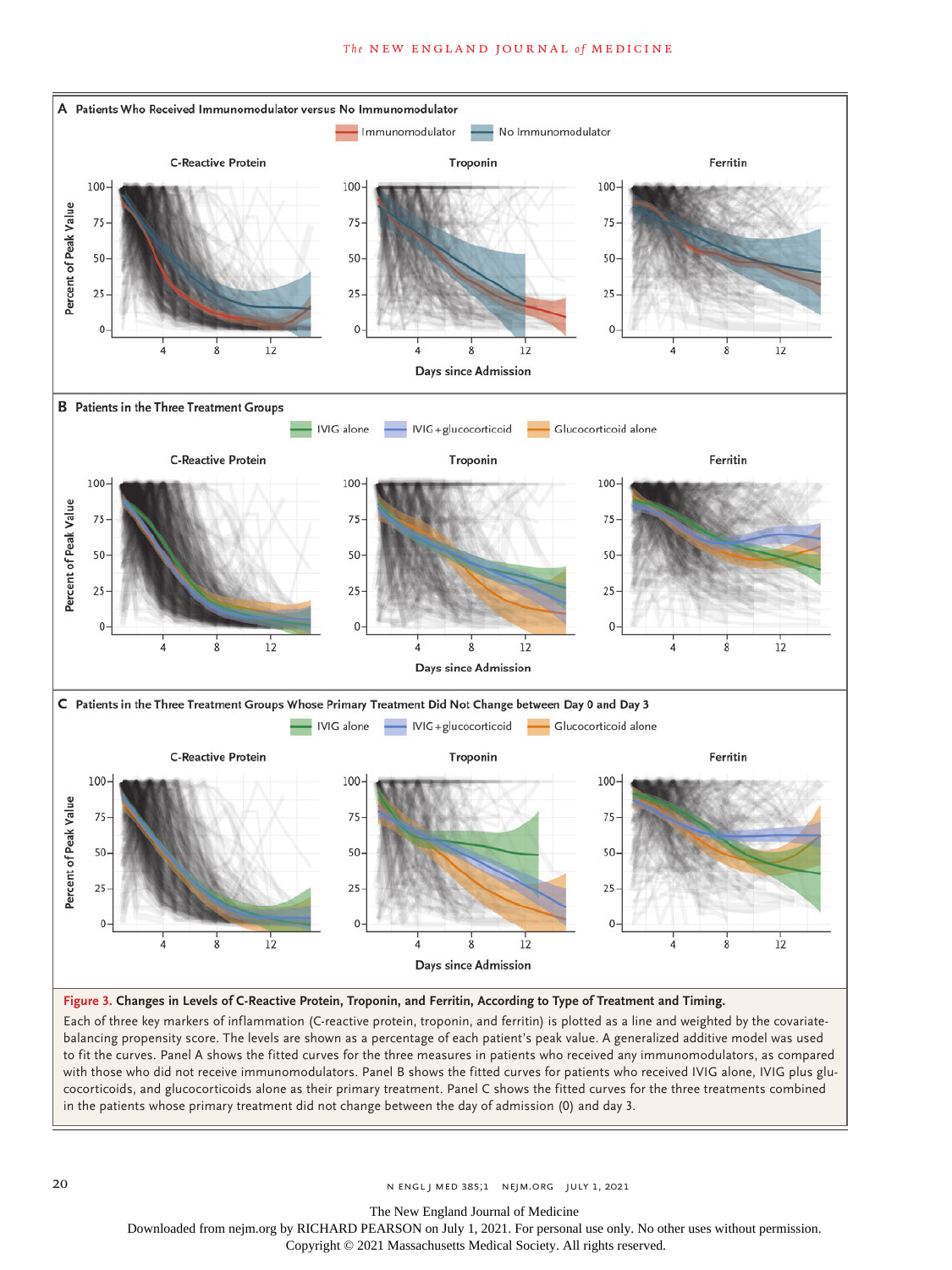WHO definition of MIS-C as well as patients lacking one or more criteria for this diagnosis. The current criteria are imperfect, since antibody testing is not always available and a history of exposure to SARS-CoV-2 lacks specificity because asymptomatic infection is common. Since MIS-C includes a broad spectrum of illnesses, until a diagnostic test is developed, clinicians will face difficult treatment decisions when they encounter a wider group of inflammatory diseases that occur after SARS-CoV-2 infection than those identified by WHO criteria.

MIS-C has emerged as an important complication of SARS-CoV-2 infection among children in low- and middle-income countries.<sup>29,30</sup> IVIG and biologic agents are costly and have limited availability in many countries, so evidence to support their use in preference to cheaper antiinflammatory agents such as glucocorticoids is needed. Since our study does not provide conclusive evidence for either equivalence or superiority of any of the three treatments that were evaluated, ongoing recruitment and analysis of a larger number of patients are needed to provide definitive evidence.

Our study has some limitations. Since our data did not come from randomized studies, a major concern is whether treatment selection was biased by the severity of illness. Our use of propensity-score weighting reduced bias. However, bias may also have been introduced by the fact that some patients received additional treatments after their primary treatment. Higher rates of treatment escalation in single-agent groups may have masked differences in efficacy. In addition, the status with respect to aneurysm on day 2 and beyond was unavailable for 35% of the study patients, and we did not specifically collect follow-up data on coronary-artery aneurysm. Thus, the current findings are insufficient to suggest equivalence of glucocorticoids with IVIG in preventing coronary-artery aneurysm.

Overall, we found no evidence of differences in outcomes between treatment with glucocorticoids or IVIG as single agents or between the single-agent and dual-agent primary treatments. The confidence intervals for inferences about treatment effect admit the possibility of actual benefit from one or more of the treatments relative to the others.

Supported by the European Union's Horizon 2020 Program under grants (848196 DIAMONDS and 668303 PERFORM, to Dr. Levin), by the Imperial Biomedical Research Centre (BRC) of the National Institute for Health Research (NIHR) for the enrollment of patients in London, by a grant (to Dr. McArdle) from the Lee Family Foundation, a grant (203928/Z/16/Z, to Dr. Wilson) from the Wellcome Trust, a grant (RDA02, to Dr. Broderick) from the Wellcome Trust and the BRC, grants (206508/Z/17/Z and MRF-160- 0008-ELP-KAFO-C0801, to Dr. Kaforou) from the Wellcome Trust and the Medical Research Foundation, a grant (ACL-2018-021-007, to Dr. Nijman) from the NIHR, and a grant (GA5R01AI128765, to Dr. Levin) from the National Institutes of Health.

Disclosure forms provided by the authors are available with the full text of this article at NEJM.org.

A data sharing statement provided by the authors is available with the full text of this article at NEJM.org.

#### **Appendix**

The authors' affiliations are as follows: the Department of Infectious Disease, Section of Pediatric Infectious Disease (A.J.M., O.V., H.P., E.G.S., P.S., C.W., C.B., R.N., T.D., E.W., J.A.H., M.K., A.J.C., M.L.), and the Inflammation, Repair, and Development Section, National Heart and Lung Institute, Faculty of Medicine (D.M.), Imperial College London, the Department of Pediatrics, Imperial College Healthcare NHS Trust (R.N., E.W., J.A.H., A.J.C., M.L.), and the Department of Women and Children's Health, School of Life Course Sciences, King's College London, St. Thomas' Hospital (M.J.C.), London, and the Genomic Informatics Group, University of Southampton, Southampton (E.G.S.) — all in the United Kingdom; the Translational Genomics Group, Broad Institute of MIT and Harvard, Cambridge, MA (E.G.S.); the Department of Pediatrics, University of California, San Diego, and Rady Children's Hospital, San Diego (A.H.T.); the Department of Pediatrics and Pediatric Infectious Diseases, Sechenov University, Moscow (D.M.); Servicio de Infectología, Hospital Nacional de Niños Dr. Carlos Sáenz Herrera, Centro de Ciencias Médicas, Caja Costarricense de Seguro Social, San José, Costa Rica (R.U.-G.); and the Department of Genetics and Genomic Sciences, Icahn School of Medicine at Mount Sinai, New York (C.H.).

#### **References**

**1.** Riphagen S, Gomez X, Gonzalez-Martinez C, Wilkinson N, Theocharis P. Hyperinflammatory shock in children during COVID-19 pandemic. Lancet 2020;395: 1607-8.

**2.** Viner RM, Whittaker E. Kawasaki-like disease: emerging complication during 1741-3.

**3.** Whittaker E, Bamford A, Kenny J, et al. Clinical characteristics of 58 children with a pediatric inflammatory multisystem syndrome temporally associated with SARS-CoV-2. JAMA 2020;324:259-69.

the COVID-19 pandemic. Lancet 2020;395: **4.** Verdoni L, Mazza A, Gervasoni A, et al. An outbreak of severe Kawasaki-like disease at the Italian epicentre of the SARS-CoV-2 epidemic: an observational cohort study. Lancet 2020;395:1771-8. **5.** Feldstein LR, Rose EB, Horwitz SM, et

al. Multisystem inflammatory syndrome

n ENGL | MED 385;1 NEJM.ORG JULY 1, 2021 21

The New England Journal of Medicine

Downloaded from nejm.org by RICHARD PEARSON on July 1, 2021. For personal use only. No other uses without permission.

The authors' full names and academic degrees are as follows: Andrew J. McArdle, M.B., B.Chir., Ortensia Vito, M.Sc., Harsita Patel, M.B., B.S., Eleanor G. Seaby, B.M., B.S., Priyen Shah, M.B., B.S., Clare Wilson, M.B., B.Chir., Claire Broderick, M.B., B.S., Ruud Nijman, M.D., Ph.D., Adriana H. Tremoulet, M.D., Daniel Munblit, M.D., Ph.D., Rolando Ulloa-Gutierrez, M.D., Michael J. Carter, B.M., B.Ch., D.Phil., Tisham De, Ph.D., Clive Hoggart, Ph.D., Elizabeth Whittaker, M.B., B.A.O., B.Ch., Ph.D., Jethro A. Herberg, Ph.D., Myrsini Kaforou, Ph.D., Aubrey J. Cunnington, B.M., B.Ch., Ph.D., and Michael Levin, F.Med.Sci.